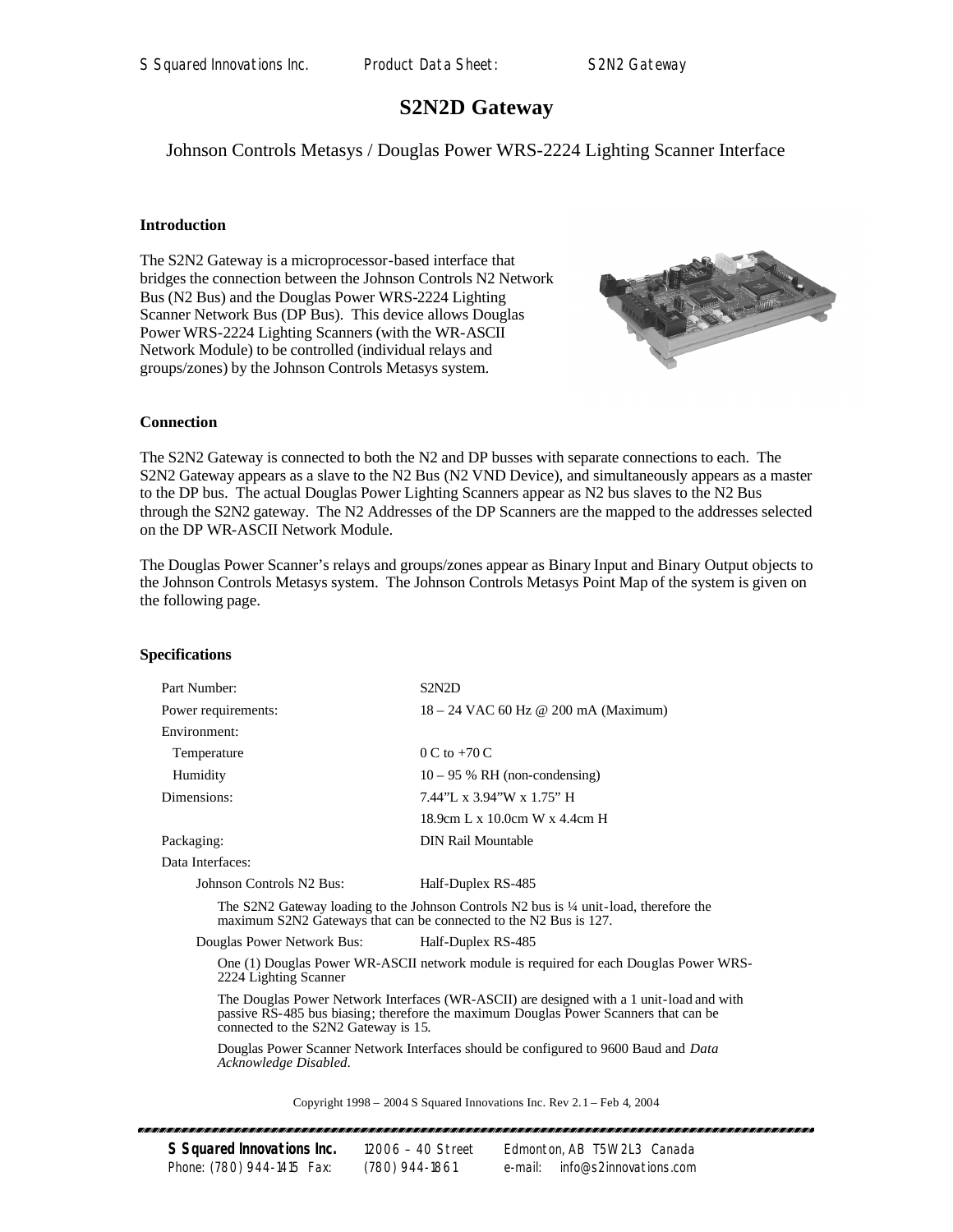# **Johnson Controls Metasys Point Map**

| <b>Point Type</b> | <b>Point Address</b> | <b>Units</b> | <b>Description</b> | Range/Value                                                          |
|-------------------|----------------------|--------------|--------------------|----------------------------------------------------------------------|
| BI                | $\mathbf{1}$         | On/Off       | Relay 1 Status     | 0 - Off 1 - On Unreliable - Absent Trouble - Fault                   |
| BI                | $\sqrt{2}$           | On/Off       | Relay 2 Status     | 0 - Off 1 - On Unreliable - Absent Trouble - Fault                   |
| BI                | 3                    | On/Off       | Relay 3 Status     | $0 - \text{Off } 1 - \text{On }$ Unreliable – Absent Trouble - Fault |
| BI                | $\overline{4}$       | On/Off       | Relay 4 Status     | 0 - Off 1 - On Unreliable - Absent Trouble - Fault                   |
| BI                | 5                    | On/Off       | Relay 5 Status     | 0 - Off 1 - On Unreliable - Absent Trouble - Fault                   |
| BI                | $\boldsymbol{6}$     | On/Off       | Relay 6 Status     | 0 – Off 1 – On Unreliable – Absent Trouble - Fault                   |
| BI                | 7                    | On/Off       | Relay 7 Status     | 0 - Off 1 - On Unreliable - Absent Trouble - Fault                   |
| BI                | $\,$ 8 $\,$          | On/Off       | Relay 8 Status     | $0 - \text{Off } 1 - \text{On }$ Unreliable - Absent Trouble - Fault |
| BI                | 9                    | On/Off       | Relay 9 Status     | 0 - Off 1 - On Unreliable - Absent Trouble - Fault                   |
| BI                | 10                   | On/Off       | Relay 10 Status    | 0 - Off 1 - On Unreliable - Absent Trouble - Fault                   |
| BI                | 11                   | On/Off       | Relay 11 Status    | $0 - \text{Off } 1 - \text{On }$ Unreliable – Absent Trouble - Fault |
| BI                | 12                   | On/Off       | Relay 12 Status    | $0 - \text{Off } 1 - \text{On }$ Unreliable - Absent Trouble - Fault |
| BI                | 13                   | On/Off       | Relay 13 Status    | 0 - Off 1 - On Unreliable - Absent Trouble - Fault                   |
| BI                | 14                   | On/Off       | Relay 14 Status    | 0 - Off 1 - On Unreliable - Absent Trouble - Fault                   |
| BI                | 15                   | On/Off       | Relay 15 Status    | 0 - Off 1 - On Unreliable - Absent Trouble - Fault                   |
| BI                | 16                   | On/Off       | Relay 16 Status    | 0 - Off 1 - On Unreliable - Absent Trouble - Fault                   |
| BI                | 17                   | On/Off       | Relay 17 Status    | $0 - \text{Off } 1 - \text{On }$ Unreliable – Absent Trouble - Fault |
| BI                | 18                   | On/Off       | Relay 18 Status    | $0 - \text{Off } 1 - \text{On }$ Unreliable - Absent Trouble - Fault |
| BI                | 19                   | On/Off       | Relay 19 Status    | $0 - \text{Off } 1 - \text{On }$ Unreliable – Absent Trouble - Fault |
| BI                | 20                   | On/Off       | Relay 20 Status    | $0 - \text{Off } 1 - \text{On }$ Unreliable - Absent Trouble - Fault |
| BI                | 21                   | On/Off       | Relay 21 Status    | 0 - Off 1 - On Unreliable - Absent Trouble - Fault                   |
| BI                | 22                   | On/Off       | Relay 22 Status    | $0 - \text{Off } 1 - \text{On }$ Unreliable - Absent Trouble - Fault |
| BI                | 23                   | On/Off       | Relay 23 Status    | 0 - Off 1 - On Unreliable - Absent Trouble - Fault                   |
| BI                | 24                   | On/Off       | Relay 24 Status    | 0 - Off 1 - On Unreliable - Absent Trouble - Fault                   |
|                   |                      |              |                    |                                                                      |
| BI                | 31                   | On/Off       | Group 1 Status     | $0$ - Off $1$ - On                                                   |
| BI                | 32                   | On/Off       | Group 2 Status     | $0 - \text{Off } 1 - \text{On}$                                      |
| BI                | 33                   | On/Off       | Group 3 Status     | $0 - Off 1 - On$                                                     |
| BI                | 34                   | On/Off       | Group 4 Status     | $0 - \text{Off } 1 - \text{On}$                                      |
| BI                | 35                   | On/Off       | Group 5 Status     | $0 - \text{Off } 1 - \text{On}$                                      |
|                   |                      |              |                    |                                                                      |
| <b>BO</b>         | -1                   | On/Off       | Relay 1 Status     | $0$ – Off $1$ – On                                                   |
| <b>BO</b>         | $\boldsymbol{2}$     | On/Off       | Relay 2 Status     | $0 - \text{Off } 1 - \text{On}$                                      |
| <b>BO</b>         | 3                    | On/Off       | Relay 3 Status     | $0 - Off \quad 1 - On$                                               |
| BO                | $\overline{4}$       | On/Off       | Relay 4 Status     | $0 - \text{Off } 1 - \text{On}$                                      |
| <b>BO</b>         | $\sqrt{5}$           | On/Off       | Relay 5 Status     | $0$ – Off $1$ – On                                                   |
| <b>BO</b>         | 6                    | On/Off       | Relay 6 Status     | $0 - \text{Off } 1 - \text{On}$                                      |
| <b>BO</b>         | $\overline{7}$       | On/Off       | Relay 7 Status     | $0$ – Off $1$ – On                                                   |
| <b>BO</b>         | 8                    | On/Off       | Relay 8 Status     | $0$ – Off 1 - On                                                     |
| <b>BO</b>         | 9                    | On/Off       | Relay 9 Status     | $0$ – Off $1$ – On                                                   |
| <b>BO</b>         | 10                   | On/Off       | Relay 10 Status    | $0 - \text{Off } 1 - \text{On}$                                      |
| <b>BO</b>         | 11                   | On/Off       | Relay 11 Status    | $0$ – Off $1$ – On                                                   |
| ВO                | 12                   | On/Off       | Relay 12 Status    | $0 - \text{Off } 1 - \text{On}$                                      |
| <b>BO</b>         | 13                   | On/Off       | Relay 13 Status    | $0 - Off \quad 1 - On$                                               |
| ВO                | 14                   | On/Off       | Relay 14 Status    | $0 - \text{Off } 1 - \text{On}$                                      |
| <b>BO</b>         | $15\,$               | On/Off       | Relay 15 Status    | $0 - Off \quad 1 - On$                                               |
| <b>BO</b>         | 16                   | On/Off       | Relay 16 Status    | $0 - \text{Off } 1 - \text{On}$                                      |
| <b>BO</b>         | 17                   | On/Off       | Relay 17 Status    | $0 - Off \quad 1 - On$                                               |
| <b>BO</b>         | 18                   | On/Off       | Relay 18 Status    | $0 - Off 1 - On$                                                     |
| <b>BO</b>         | 19                   | On/Off       | Relay 19 Status    | $0 - Off 1 - On$                                                     |
| <b>BO</b>         | 20                   | On/Off       | Relay 20 Status    | $0 - Off 1 - On$                                                     |
| <b>BO</b>         | 21                   | On/Off       | Relay 21 Status    | $0 - Off 1 - On$                                                     |
| <b>BO</b>         | 22                   | On/Off       | Relay 22 Status    | $0 - \text{Off } 1 - \text{On}$                                      |
| <b>BO</b>         | $23\,$               | On/Off       | Relay 23 Status    | $0 - Off 1 - On$                                                     |
| <b>BO</b>         | 24                   | On/Off       | Relay 24 Status    | $0 - \text{Off } 1 - \text{On}$                                      |
|                   |                      |              |                    |                                                                      |
| <b>BO</b>         | 31                   | On/Off       | Group 1 Status     | $0 - Off 1 - On$                                                     |
| <b>BO</b>         | 32                   | On/Off       | Group 2 Status     | $0$ - Off $1$ - On                                                   |
| ВO                | 33                   | On/Off       | Group 3 Status     | $0 - Off \ 1 - On$                                                   |
| <b>BO</b>         | 34                   | On/Off       | Group 4 Status     | $0$ - Off $1$ - On                                                   |
| ВO                | 35                   | On/Off       | Group 5 Status     | $0 - Off \quad 1 - On$                                               |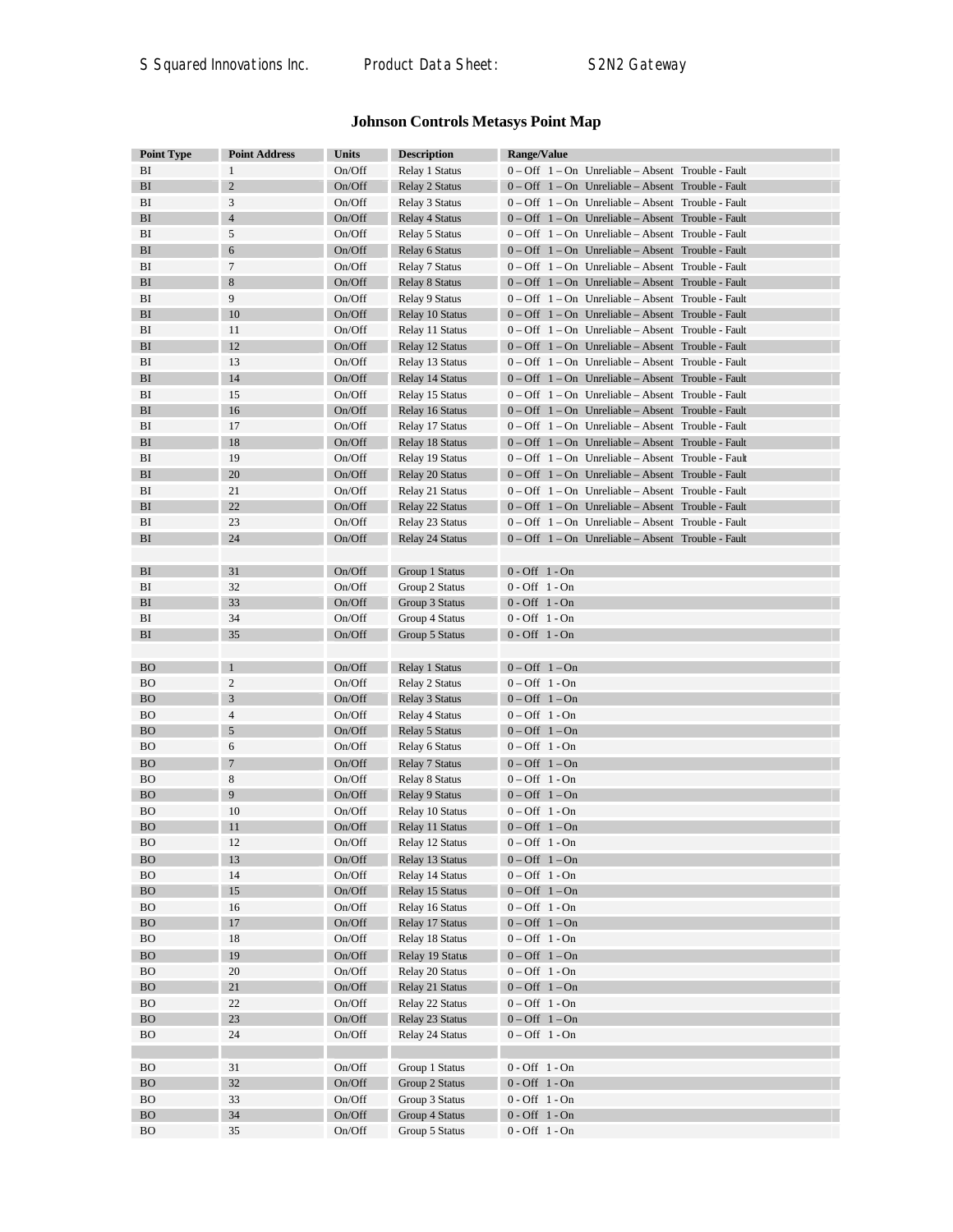# **S2N2 Gateway Overview – August 5, 2002**

Electrical Interface

| Voltage: | 16-24 VAC 60 Hz       |
|----------|-----------------------|
| Current: | 150 mA AC (Estimated) |

#### Data Interface

Metasys: RS-485 Half Duplex (N2 Bus)

Douglas Power: RS-485 Half Duplex

To map the Douglas Power scanners into the Metasys system, each scanner will have its own unique Device ID number  $(1 - 255)^1$ . The S2N2 gateway is configured with these IDs so as to translate<sup>2</sup> the data to/from the Douglas Power Scanners from/to the Metasys system.

Note:

- 1. The S2N2 Gateway loading to the Johnson Controls N2 bus is ¼ unit load. Thus the maximum S2N2 Gateways that can be connected to the N2 Bus is 127.
- 2. The Douglas Power scanners are designed with a 1 unit load RS-485 bus loading and with passive RS-485 bus biasing. Thus, the maximum number of Douglas Power Scanners (via WR-ASCII Modules) that can be connected to the S2N2 Gateway is 15.
- 3. The communication rate for both interfaces is hard-coded to 9600 Baud, 8 Data Bits, No parity, and 1 stop bit.
- 4. Douglas Power scanners must be configured with **Data Acknowledge Disabled**.

PC Configuration Software – S2N2

Windows 95/98/NT

Configures the S2N2 Gateway's ID and also the Douglas Power Scanner poll rate.

Tests (turn relay on/off), programs (group programming) and archiving (saving of group programming) of the connected Douglas Power scanners.

Johnson Controls Metasys System Control

On and Off of any relay output

 $\overline{a}$ 

Status report of relay ON/OFF/Connected state

Actuate any of the 5 master inputs

 $1$  ID 0 is not used as this is a privileged ID within the Johnson Controls N2 bus specification

 $2^2$  The S2N2 gateway physically (not electrically) isolates the N2 bus from the Douglas Power Scanner bus.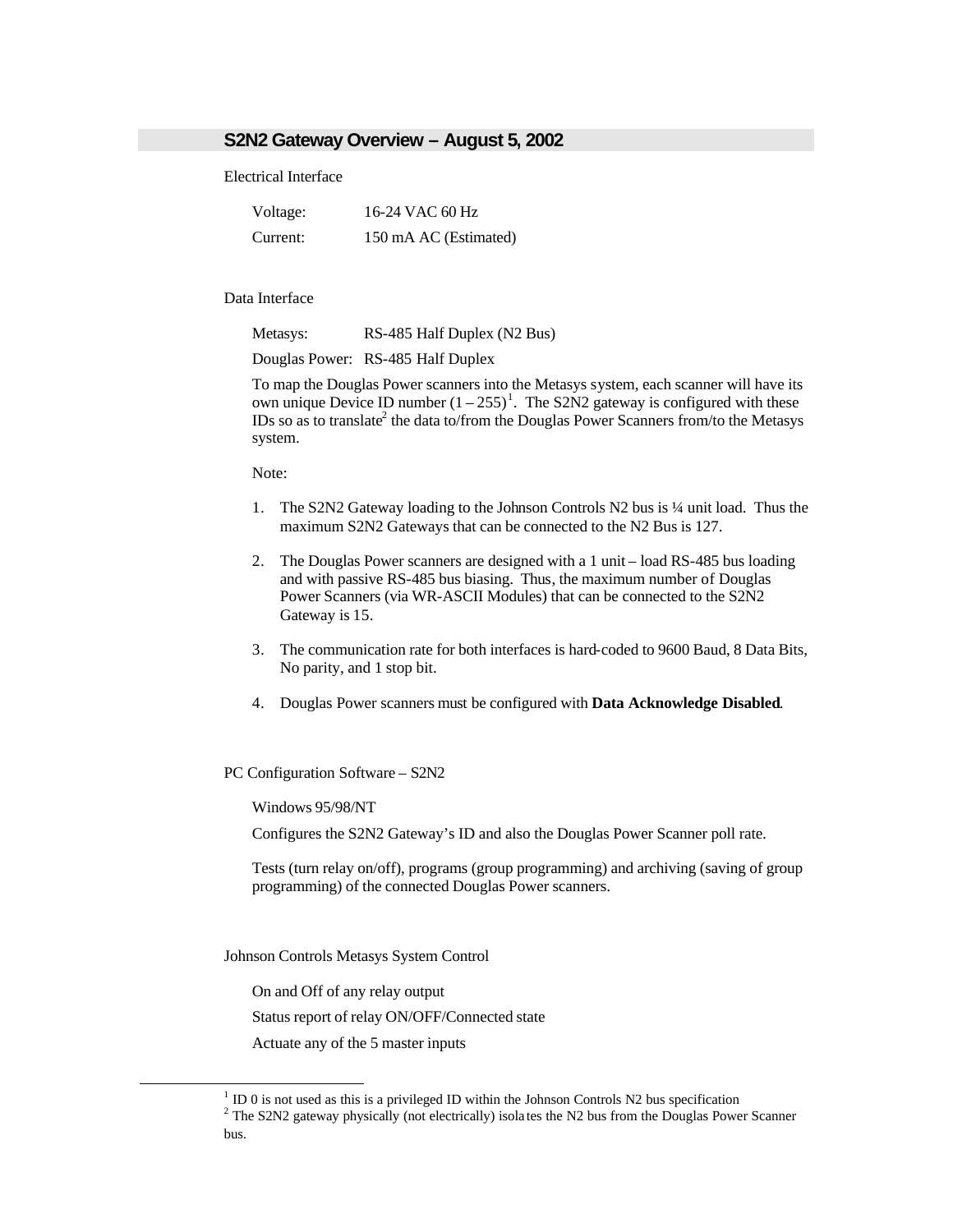*Supported Command Sets* 

Metasys  $N2^{3,4}$ 

Poll Without/With Ack Message Binary Input/Output COS<sup>5</sup> Response Only

No COS Poll Response

Warm Start Status Update Read Binary Input Read Binary Output Write Binary Input Write Binary Output Override Binary Input (Request Change of State) Override Binary Output (Request Change of State) Override Release (No Function) Identify Device Type

Douglas Power ( Command Set Supported )

| nviProgram  | Program                 |
|-------------|-------------------------|
| nviActivate | <b>Activate Relay</b>   |
| nviGroup    | <b>Set Group</b>        |
| nviFlick    | Set Flick               |
| nvoProduct  | Query Product Info      |
| nvoGroup    | Query Active groups     |
| nvoFlick    | <b>Query Flick Code</b> |
| nvoRelays   | Query Relay Status      |
| nvoProgram  | Query Program           |
|             |                         |

l

 $3$  Due to the nature of the Douglas Power Scanners, Metasys sees the Douglas Power Scanners as binary input / output objects.

<sup>&</sup>lt;sup>4</sup> As described in Metasys N2 System Protocol Specification (For Vendors) dated 6/13/96, authored by Johnson Controls.

<sup>&</sup>lt;sup>5</sup> COS is an acronym for Change Of State.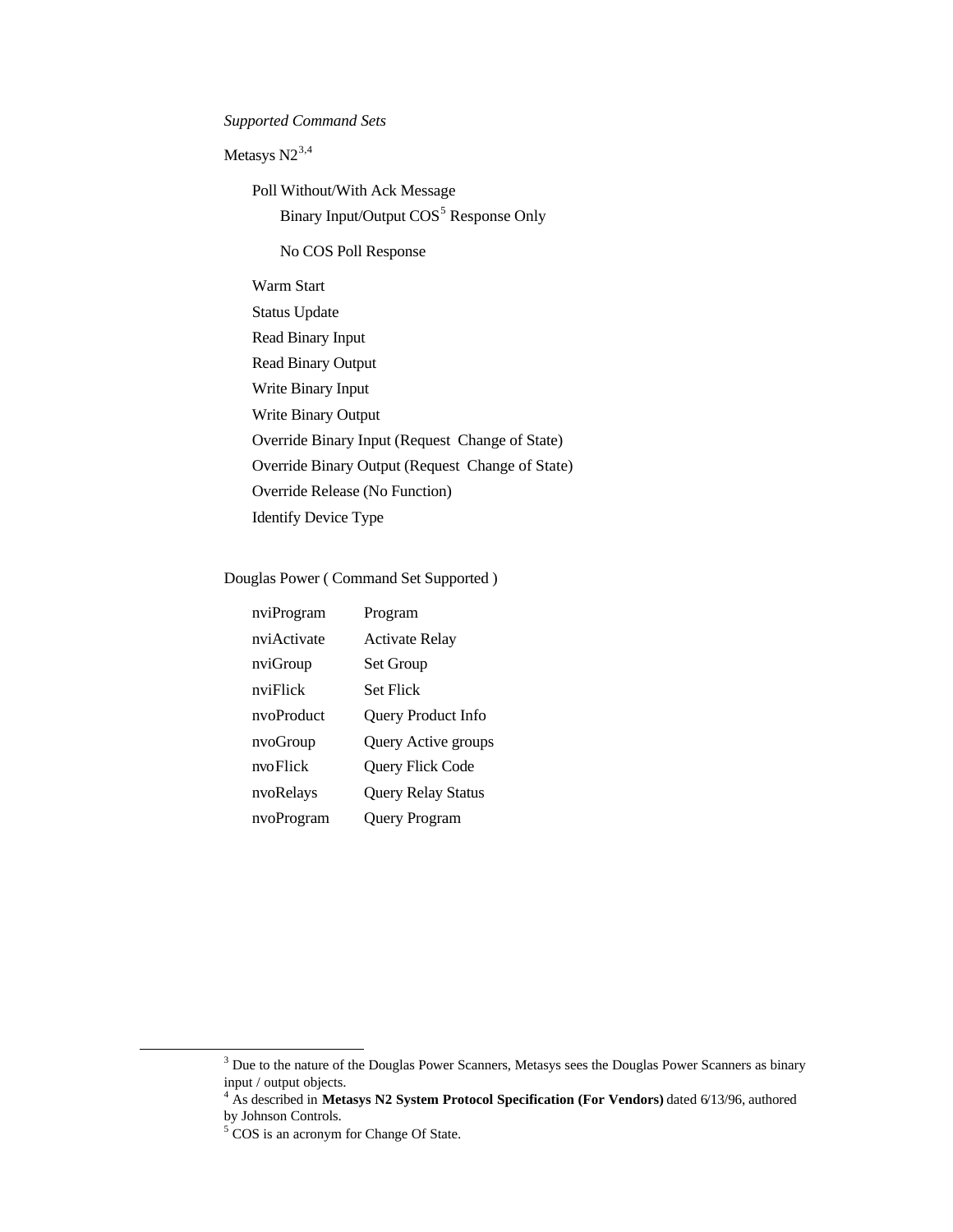## **Basic Operation**

We assume that all the Douglas Power Scanners have been properly addressed, baud rates set, and Data Acknowledge disabled.

Connect the S2N2 Gateway to the Johnson Controls NCU N2 bus and also to the Douglas Power Scanners' Bus.

Execute the S2N2 Gateway Configuration software and configure the serial port of the computer. This is the port that is connected to the Gateway with the proprietary cable. To change the serial port settings, execute:

*Action – Settings - Serial Port*

You should see a dialog box like the one shown in Figure 1. You will not be able to change the Parity, Data Bits, Stop Bits, or the Baud rate, as these parameters are hard-coded within the Gateway.

|            | <b>We Serial Port Configuration</b> | EI     |
|------------|-------------------------------------|--------|
|            |                                     |        |
| Port:      | COM2                                |        |
| Parity:    | None                                | Cancel |
| Data Bits: | 8                                   |        |
| Stop Bits: |                                     |        |
| Baudrate:  | 9600                                |        |
|            |                                     |        |

*Figure 1 – Serial Port Configuration Dialog Box*

Now, attach the proprietary cable to the Gateway, and execute:

*Action – S2N2 Gateway – Gateway Connect*

A dialog box should come up indicating that it has found the Gateway and it displays the current date and revision of the Gateway firmware. If not, then check your serial port connections and configurations.

To configure the Gateway's Device ID (as seen by the NCU) and the scanner poll rate, execute:

*Action – S2N2 Gateway – Configure Gateway*

You should see a dialog box like the one shown in Figure 2. The "Gateway Parameters" section contains parameters that will be programmed into the Gateway.

The "Software Parameters" section contains parameters that are specific to the operation of the S2N2 Gateway Configuration software only (these parameters do not affect the actual S2N2 Gateway). In particular, one can set the minimum and maximum Scanners to look for by the software. Further, the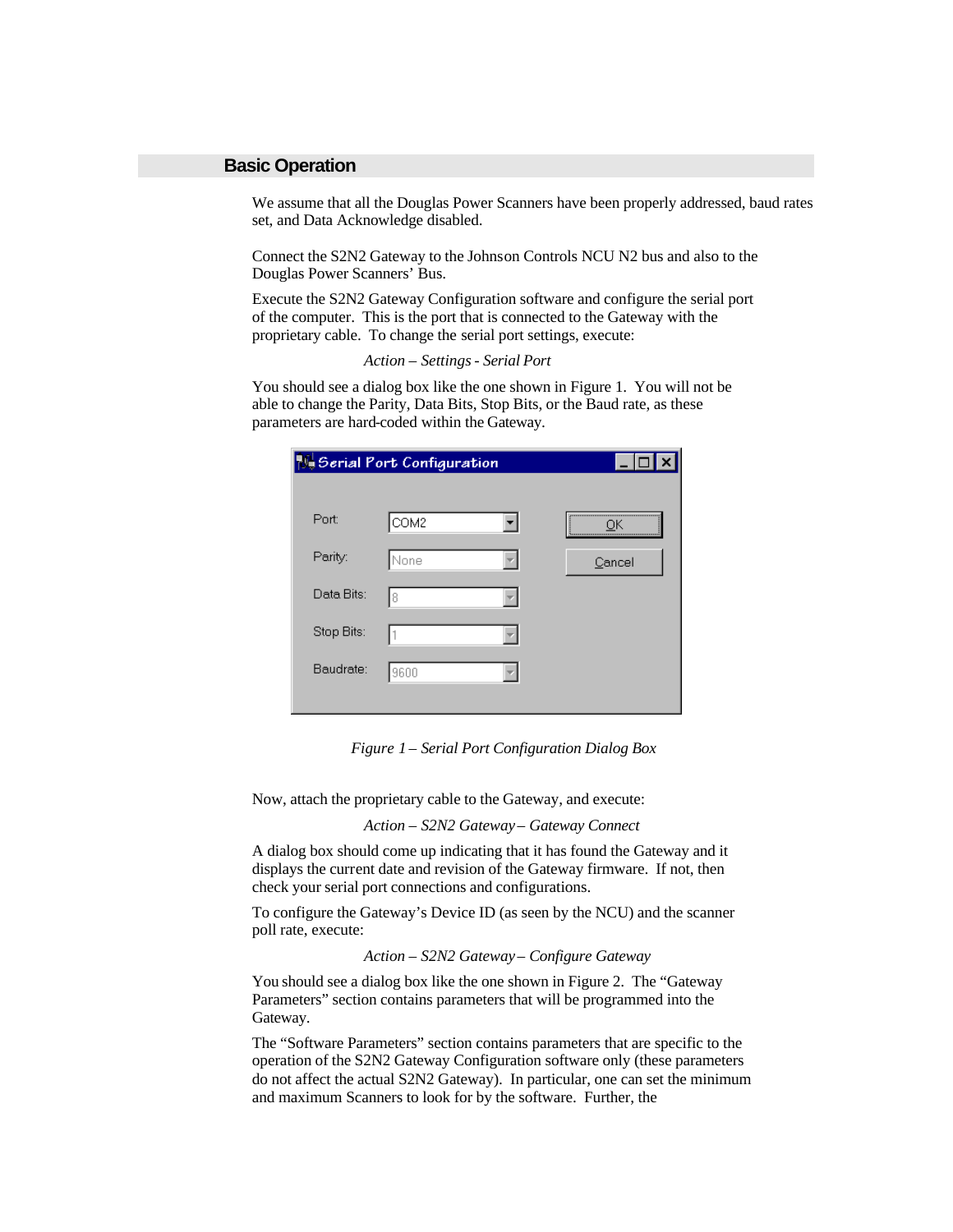Scanner response time is a value that determines how long the software will wait for data to be returned from the scanner.

Once you have changed any of the data values, press the "Update" button. This button must be pressed in order for the changes to take effect. If any of the Gateway Parameters have been modified, then a "Programming" Dialog Box will appear indicating that the Gateway is being programmed. Once the status bar within this dialog box finishes, you can re-connect to the Gateway.

| <b>El</b> Configure 52N2 Gateway |      |         |     |            |        |
|----------------------------------|------|---------|-----|------------|--------|
| Gateway Parameters               |      |         |     |            |        |
| Gateway N2 Device ID:            |      | Decimal | 101 | <b>Hex</b> | Done   |
| Lighting Panel Scan Rate:        | 11.0 | Seconds |     |            | Cancel |
| Software Parameters              |      |         |     |            |        |
| Minimum Scanner Device ID:       | 161  | Decimal | 3D  | Hex        | Update |
| Maximum Scanner Device ID:       | 188  | Decimal | 58  | <b>Hex</b> |        |
| Scanner Response Time:           | 16   | Seconds |     |            |        |
|                                  |      |         |     |            |        |

*Figure 2 – Configure Gateway Dialog Box*

# **Resetting the Gateway**

When the Gateway's Reset Button (S1) is pressed, the Gateway creates a dynamic database of all found scanners. If a scanner is not found, the Gateway will not poll for this scanner, nor will the NCU (or Metasys) see this scanner.

Pressing the Gateway's Reset Button (S1) can be done at any time. In fact, if additional scanners are connected to the system, the Reset Button must be pressed, or the Gateway should be powered-down, then up.

If a scanner has been removed from the system, the system will attempt to poll the scanner every poll sequence. This degrades system performance, as the Gateway re-sends the poll sequence several times before it continues to poll the next scanner. If a scanner is to be removed for a long period of time, then the Reset Button (S1) should be pressed, so as remove this scanner from the Gateway's dynamic database.

*Please note that during the Gateway's Reset Sequence, the NCU (and Metasys) will not be able to access the attached Scanners.*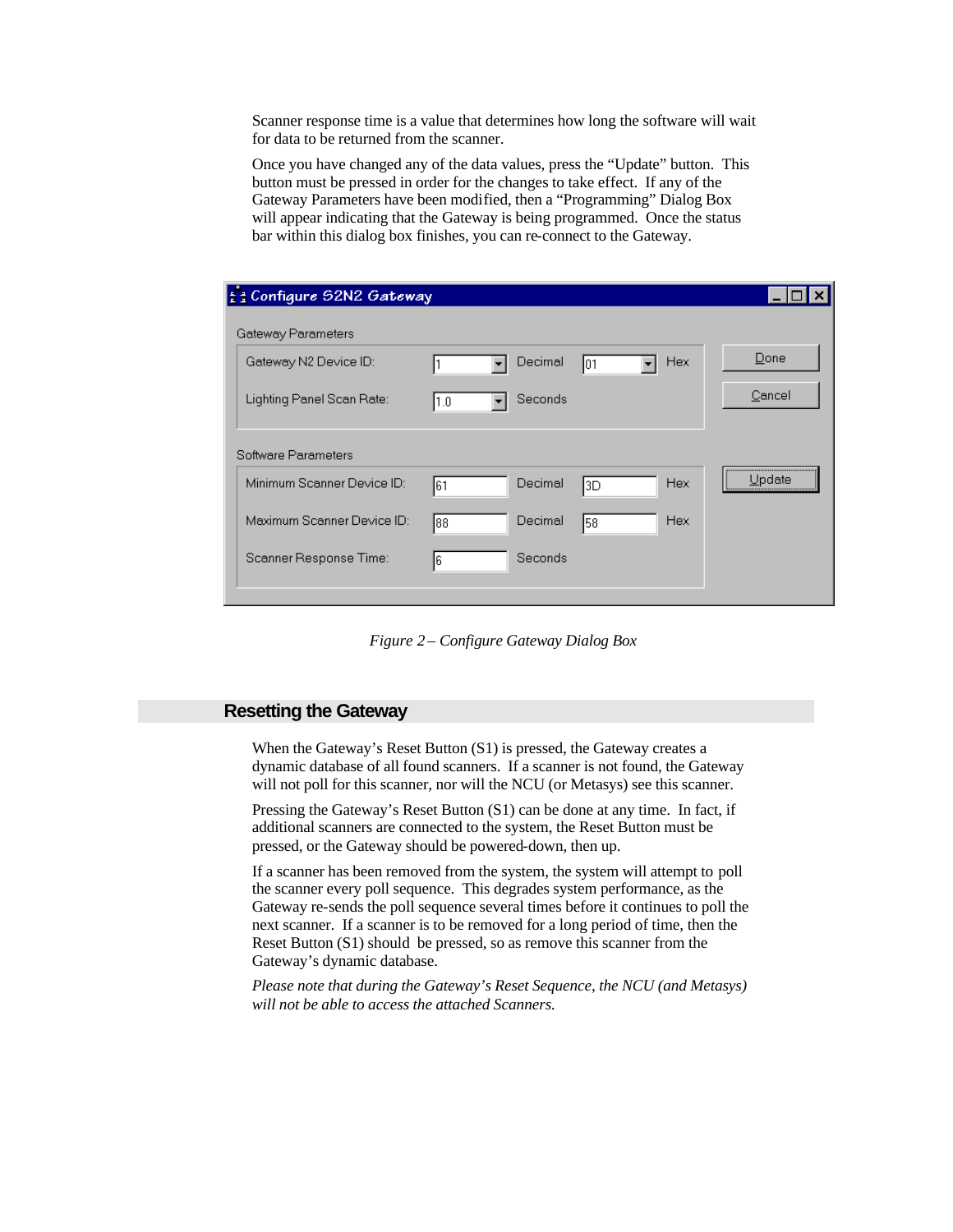# **S2N2 Gateway Hardware Configuration**

Referring to the S2N2 Gateway Silkscreen, the following explains the device's jumpers and connectors.

| <b>Designator</b> | <b>Description</b>                                           |
|-------------------|--------------------------------------------------------------|
| F1                | Fuse $1A - 250V$                                             |
|                   |                                                              |
| JP <sub>2</sub>   | Power Supply Input 16 - 24VAC/DC                             |
|                   |                                                              |
| JP <sub>5</sub>   | Johnson Controls N2 Bus Termination - Short = Termination ON |
|                   |                                                              |
| JP <sub>6</sub>   | Douglas Power Scanner Bus Termination - Must be Shorted      |
|                   |                                                              |
| $JP12: 1-2$       | System Jumper - Must be Shorted                              |
| $JP12: 3-4$       | System Jumper - Must be Open                                 |
| $JP12: 5-6$       | System Jumper - Must be Shorted                              |
| $JP12: 7-8$       | System Jumper - Must be Open                                 |
|                   |                                                              |
| JP13-Pin 1        | Johnson Controls N2+ (RS-485 Positive)                       |
| $JP13-Pin2$       | Johnson Controls N2- (RS-485 Negative)                       |
| JP13-Pin 3        | <b>Johnson Controls Ref</b>                                  |
|                   |                                                              |
| JP13-Pin 4        | Douglas Power Scanner 485+                                   |
| $JP13-Pin5$       | Douglas Power Scanner 485-                                   |
| JP13-Pin 6        | Douglas Power Ground                                         |
|                   |                                                              |
| JP14              | System BDM Port - No jumpers leave open                      |
|                   |                                                              |
| JP16: $1 - 2$     | System Jumper - Must be Shorted                              |
|                   |                                                              |
| $JP17: 1-2$       | System Jumper - Must be Shorted                              |
|                   |                                                              |
| P <sub>1</sub>    | User Diagnostic Port - (RS-232 Serial Port)                  |
|                   |                                                              |
| S <sub>1</sub>    | <b>System Reset Button</b>                                   |
|                   |                                                              |
| D <sub>1</sub>    | Amber LED - Power Supply Connected                           |
| D2                | Green LED - +5 Volts Supply Present                          |
| D <sub>3</sub>    | Red LED - System Alive Indicator                             |
|                   | Steady ON/Off - System Failure                               |
|                   | Slow Flash - Alive, but no communication with NCU            |
|                   | Rapid Flash - Alive and communication with NCU               |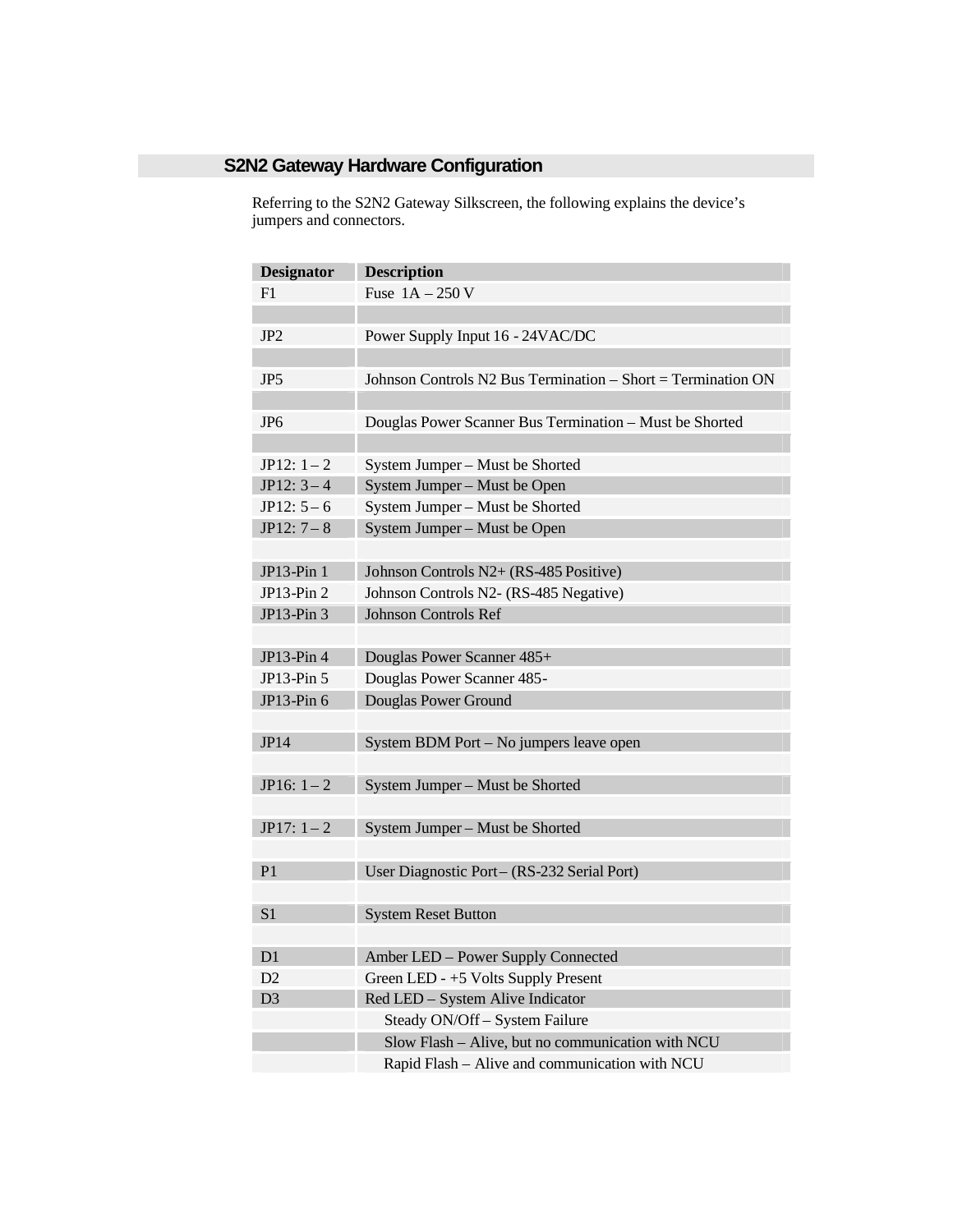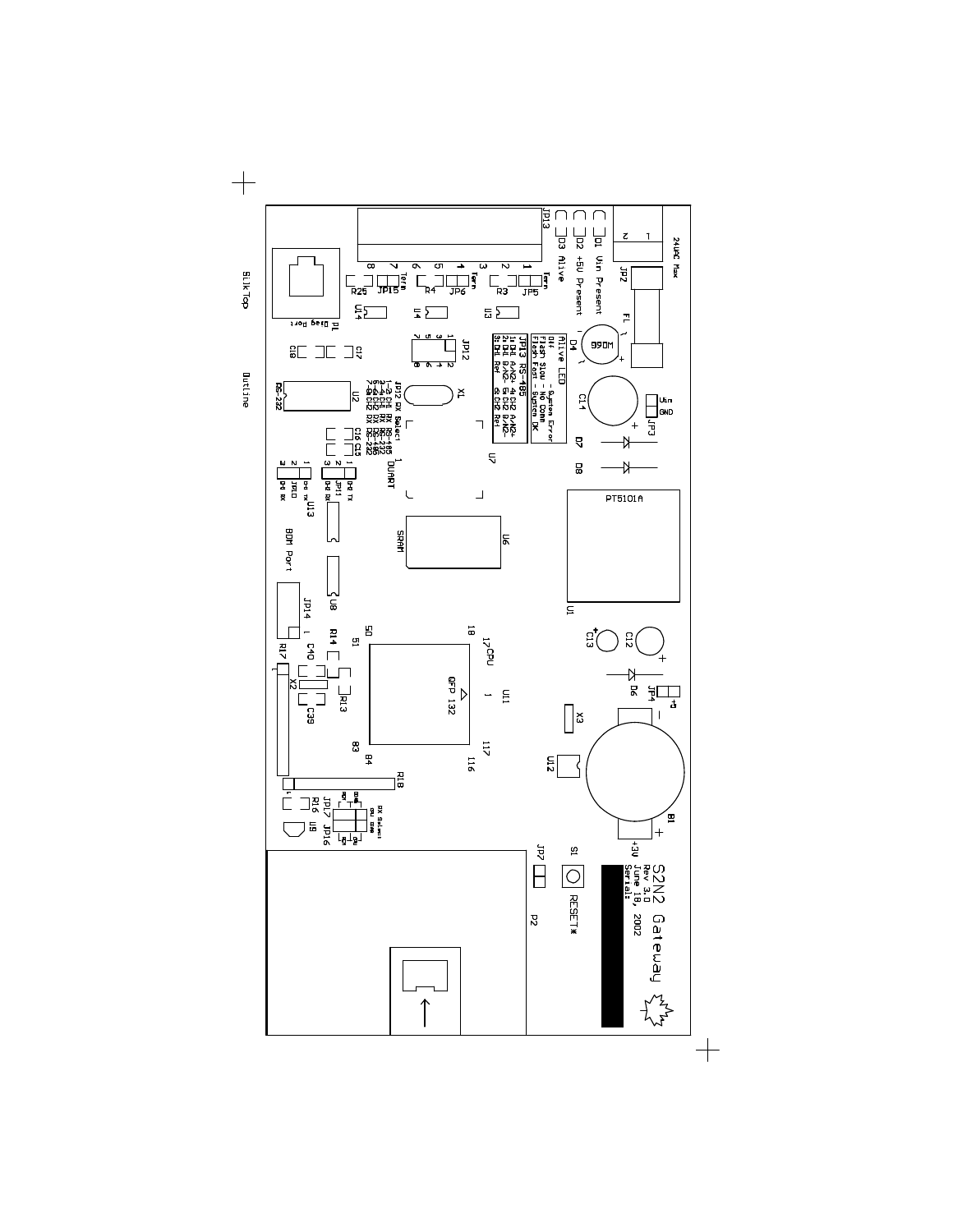## **Johnson Controls S2N2 Gateway Point Map**

The point map of the Gateway and the associated Douglas Power Scanner Relays and Group objects are mapped to both Binary Output (BO) and Binary Input (BI) objects.

As of May 14, 1999, the BO objects exhibit strange behavior in regards to how Metasys interprets their Changes-Of-State  $(COS)^6$ . Thus, it became necessary to configure the Gateway so that the any COSs (other than the initial configuration BO COS) from the Scanner Relays/Groups be reflected as BI COSs. In essence the BO is commanded to whatever state is desired (On or Off), but the COSs will be reflected as BI COSs.

One additional item to document is that the point map has a "hole" in it. The Douglas Power Scanners have 24 relays and 5 groups defined. To facilitate easier Metasys programming, the Relays are mapped from Point Addresses 1 to 24 for Relays 1 to 24 respectively, and the Groups are mapped from Addresses 31 to 35 for Groups 1 to 5 respectively (please refer to figure 3).

| <b>Point Type</b> | <b>Point Address</b> | <b>Units</b> | <b>Description</b>    | <b>Range/Value</b>                                                   |
|-------------------|----------------------|--------------|-----------------------|----------------------------------------------------------------------|
| BI                | 1                    | On/Off       | Relay 1 Status        | $0 - \text{Off } 1 - \text{On }$ Unreliable – Absent Trouble - Fault |
| <b>BI</b>         | 2                    | On/Off       | Relay 2 Status        | $0 - \text{Off } 1 - \text{On }$ Unreliable – Absent Trouble - Fault |
| BI                | 3                    | On/Off       | Relay 3 Status        | $0 - \text{Off } 1 - \text{On }$ Unreliable – Absent Trouble - Fault |
| BI                | $\overline{4}$       | On/Off       | <b>Relay 4 Status</b> | $0 - \text{Off } 1 - \text{On }$ Unreliable – Absent Trouble - Fault |
| BI                | 5                    | On/Off       | Relay 5 Status        | $0 - \text{Off } 1 - \text{On }$ Unreliable – Absent Trouble - Fault |
| BI                | 6                    | On/Off       | <b>Relay 6 Status</b> | $0 - \text{Off } 1 - \text{On }$ Unreliable – Absent Trouble - Fault |
| BI                | 7                    | On/Off       | <b>Relay 7 Status</b> | $0 - \text{Off } 1 - \text{On }$ Unreliable – Absent Trouble - Fault |
| BI                | 8                    | On/Off       | <b>Relay 8 Status</b> | $0 - \text{Off } 1 - \text{On }$ Unreliable - Absent Trouble - Fault |
| BI                | 9                    | On/Off       | <b>Relay 9 Status</b> | $0 - \text{Off } 1 - \text{On }$ Unreliable – Absent Trouble - Fault |
| BI                | 10                   | On/Off       | Relay 10 Status       | $0 - \text{Off } 1 - \text{On }$ Unreliable - Absent Trouble - Fault |
| BI                | 11                   | On/Off       | Relay 11 Status       | $0 - \text{Off } 1 - \text{On }$ Unreliable – Absent Trouble - Fault |
| BI                | 12                   | On/Off       | Relay 12 Status       | $0 - \text{Off } 1 - \text{On }$ Unreliable - Absent Trouble - Fault |
| BI                | 13                   | On/Off       | Relay 13 Status       | $0 - \text{Off } 1 - \text{On }$ Unreliable – Absent Trouble - Fault |
| BI                | 14                   | On/Off       | Relay 14 Status       | $0 - \text{Off } 1 - \text{On }$ Unreliable - Absent Trouble - Fault |
| BI                | 15                   | On/Off       | Relay 15 Status       | $0 - \text{Off } 1 - \text{On }$ Unreliable – Absent Trouble - Fault |
| BI                | 16                   | On/Off       | Relay 16 Status       | $0 - \text{Off } 1 - \text{On }$ Unreliable – Absent Trouble - Fault |
| BI                | 17                   | On/Off       | Relay 17 Status       | $0 - \text{Off } 1 - \text{On }$ Unreliable – Absent Trouble - Fault |
| BI                | 18                   | On/Off       | Relay 18 Status       | $0 - \text{Off } 1 - \text{On }$ Unreliable – Absent Trouble - Fault |
| BI                | 19                   | On/Off       | Relay 19 Status       | $0 - \text{Off } 1 - \text{On }$ Unreliable – Absent Trouble - Fault |
| BI                | 20                   | On/Off       | Relay 20 Status       | $0 - \text{Off } 1 - \text{On }$ Unreliable – Absent Trouble - Fault |
| BI                | 21                   | On/Off       | Relay 21 Status       | $0 - \text{Off } 1 - \text{On }$ Unreliable – Absent Trouble - Fault |
| BI                | 22                   | On/Off       | Relay 22 Status       | $0 - \text{Off } 1 - \text{On }$ Unreliable – Absent Trouble - Fault |
| BI                | 23                   | On/Off       | Relay 23 Status       | $0 - \text{Off } 1 - \text{On }$ Unreliable – Absent Trouble - Fault |
| <b>BI</b>         | 24                   | On/Off       | Relay 24 Status       | $0 - \text{Off } 1 - \text{On }$ Unreliable – Absent Trouble - Fault |

 $\overline{a}$ 

<sup>&</sup>lt;sup>6</sup> Metasys periodically ignores Binary Object (BO) Changes of State (COS).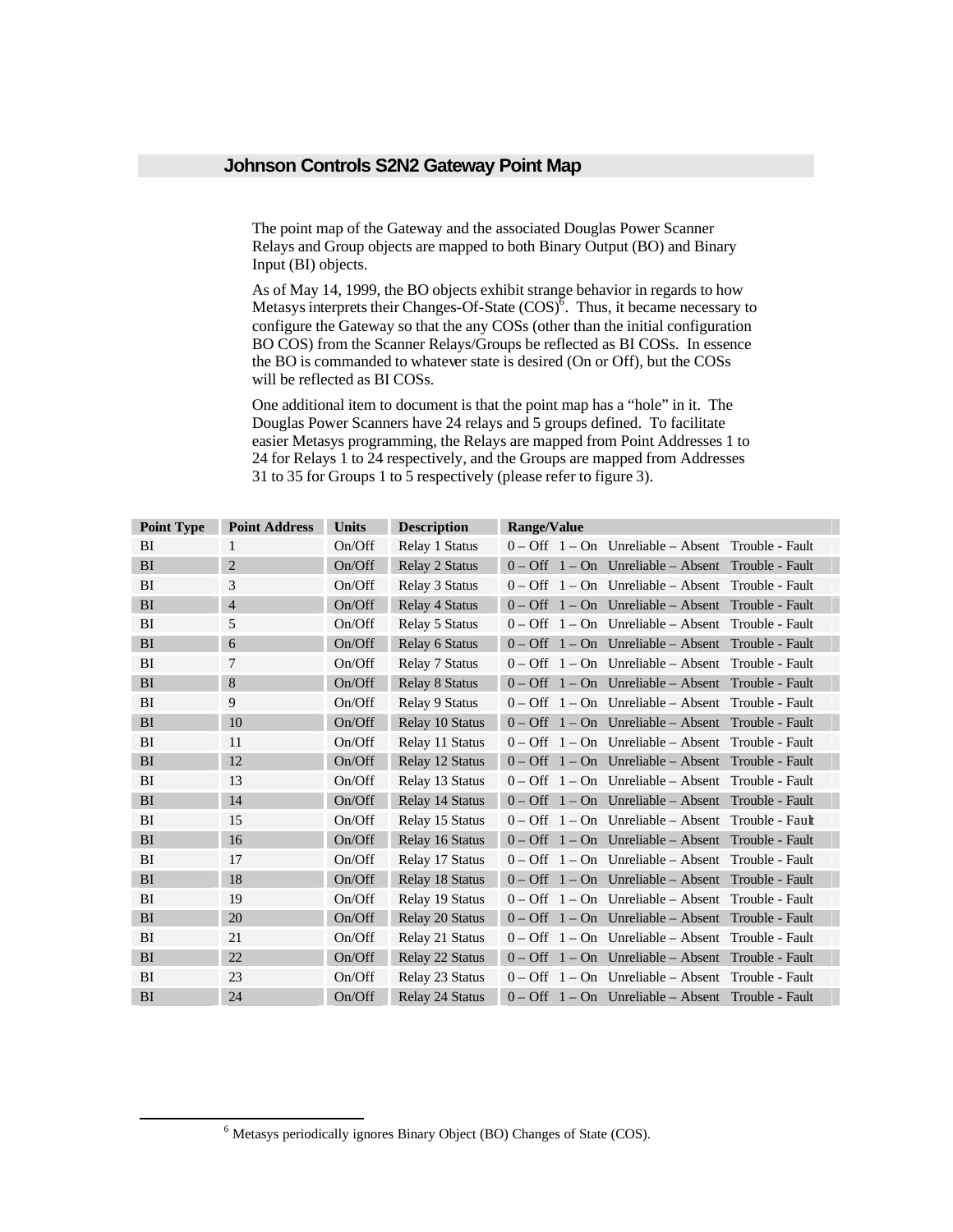| BI        | 31             | On/Off | Group 1 Status  | $0 - Off 1 - On$                |
|-----------|----------------|--------|-----------------|---------------------------------|
| BI        | 32             | On/Off | Group 2 Status  | $0 - Off 1 - On$                |
| BI        | 33             | On/Off | Group 3 Status  | $0 - Off 1 - On$                |
| BI        | 34             | On/Off | Group 4 Status  | $0 - Off 1 - On$                |
| BI        | 35             | On/Off | Group 5 Status  | $0 - \text{Off } 1 - \text{On}$ |
|           |                |        |                 |                                 |
| <b>BO</b> | $\mathbf{1}$   | On/Off | Relay 1 Status  | $0 - Off \quad 1 - On$          |
| <b>BO</b> | $\overline{c}$ | On/Off | Relay 2 Status  | $0 - Off 1 - On$                |
| <b>BO</b> | 3              | On/Off | Relay 3 Status  | $0 - Off \quad 1 - On$          |
| <b>BO</b> | 4              | On/Off | Relay 4 Status  | $0 - \text{Off } 1 - \text{On}$ |
| <b>BO</b> | 5              | On/Off | Relay 5 Status  | $0 - Off \quad 1 - On$          |
| <b>BO</b> | 6              | On/Off | Relay 6 Status  | $0 - \text{Off } 1 - \text{On}$ |
| <b>BO</b> | $\overline{7}$ | On/Off | Relay 7 Status  | $0 - Off \quad 1 - On$          |
| <b>BO</b> | 8              | On/Off | Relay 8 Status  | $0 - Off 1 - On$                |
| <b>BO</b> | 9              | On/Off | Relay 9 Status  | $0 - Off \quad 1 - On$          |
| <b>BO</b> | 10             | On/Off | Relay 10 Status | $0 - Off 1 - On$                |
| <b>BO</b> | 11             | On/Off | Relay 11 Status | $0 - Off \quad 1 - On$          |
| <b>BO</b> | 12             | On/Off | Relay 12 Status | $0 - Off 1 - On$                |
| <b>BO</b> | 13             | On/Off | Relay 13 Status | $0 - Off \quad 1 - On$          |
| <b>BO</b> | 14             | On/Off | Relay 14 Status | $0 - \text{Off } 1 - \text{On}$ |
| <b>BO</b> | 15             | On/Off | Relay 15 Status | $0 - Off \quad 1 - On$          |
| <b>BO</b> | 16             | On/Off | Relay 16 Status | $0 - Off \quad 1 - On$          |
| <b>BO</b> | 17             | On/Off | Relay 17 Status | $0 - Off \quad 1 - On$          |
| <b>BO</b> | 18             | On/Off | Relay 18 Status | $0 - \text{Off } 1 - \text{On}$ |
| BO        | 19             | On/Off | Relay 19 Status | $0 - Off \quad 1 - On$          |
| <b>BO</b> | 20             | On/Off | Relay 20 Status | $0 - \text{Off } 1 - \text{On}$ |
| <b>BO</b> | 21             | On/Off | Relay 21 Status | $0 - Off \quad 1 - On$          |
| <b>BO</b> | 22             | On/Off | Relay 22 Status | $0 - \text{Off } 1 - \text{On}$ |
| <b>BO</b> | 23             | On/Off | Relay 23 Status | $0 - Off \quad 1 - On$          |
| <b>BO</b> | 24             | On/Off | Relay 24 Status | $0 - Off \quad 1 - On$          |
|           |                |        |                 |                                 |
| <b>BO</b> | 31             | On/Off | Group 1 Status  | $0 - Off 1 - On$                |
| <b>BO</b> | 32             | On/Off | Group 2 Status  | $0 - Off \quad 1 - On$          |
| <b>BO</b> | 33             | On/Off | Group 3 Status  | $0 - Off \quad 1 - On$          |
| <b>BO</b> | 34             | On/Off | Group 4 Status  | $0 - \text{Off } 1 - \text{On}$ |
| <b>BO</b> | 35             | On/Off | Group 5 Status  | $0 - \text{Off } 1 - \text{On}$ |

*Figure 3 – S2N2 Gateway Point Map*